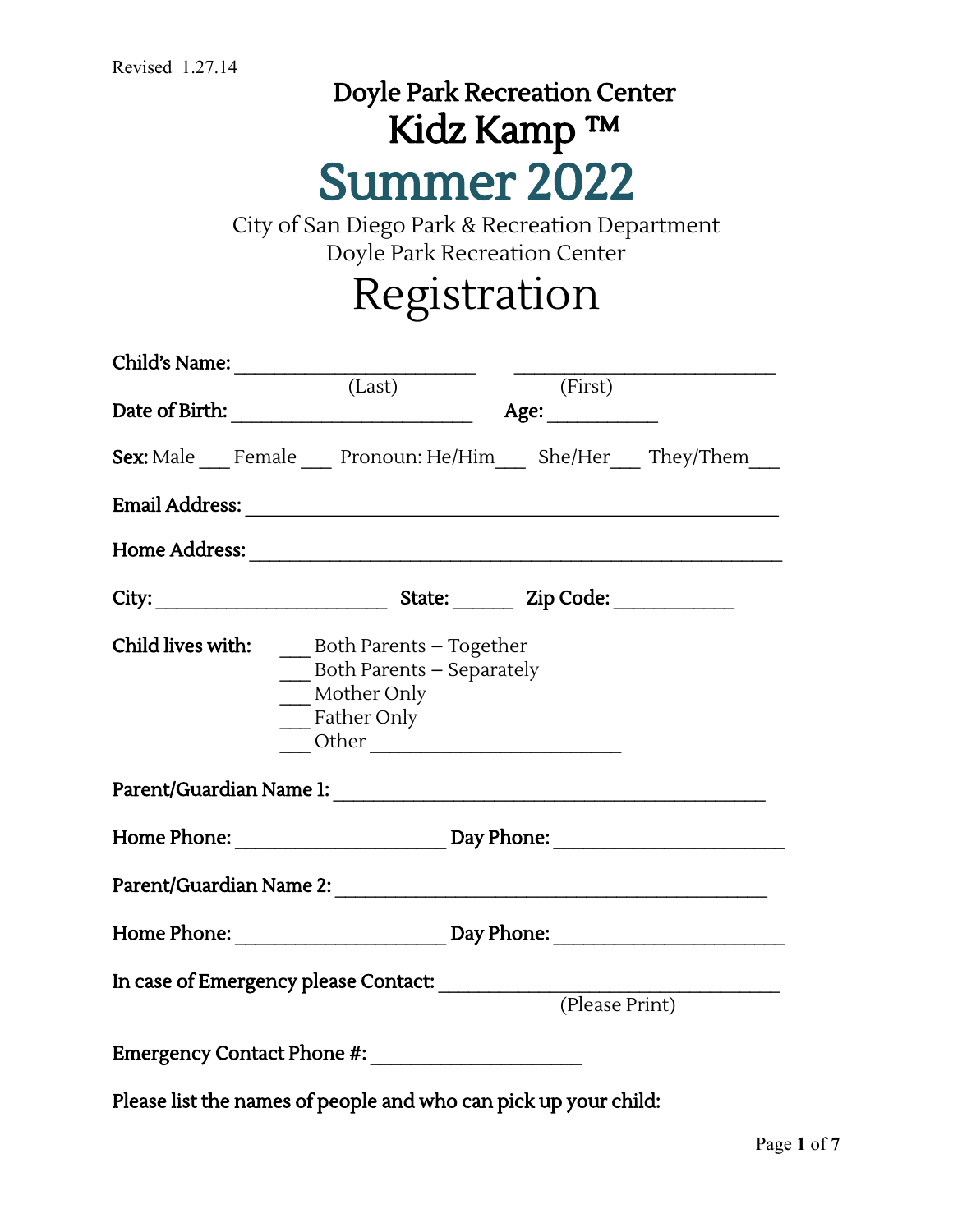Is your child required to complete homework while attending camp:

 $\mathcal{L}_\mathcal{L} = \mathcal{L}_\mathcal{L} = \mathcal{L}_\mathcal{L} = \mathcal{L}_\mathcal{L} = \mathcal{L}_\mathcal{L} = \mathcal{L}_\mathcal{L} = \mathcal{L}_\mathcal{L} = \mathcal{L}_\mathcal{L} = \mathcal{L}_\mathcal{L} = \mathcal{L}_\mathcal{L} = \mathcal{L}_\mathcal{L} = \mathcal{L}_\mathcal{L} = \mathcal{L}_\mathcal{L} = \mathcal{L}_\mathcal{L} = \mathcal{L}_\mathcal{L} = \mathcal{L}_\mathcal{L} = \mathcal{L}_\mathcal{L}$ 

 $\mathcal{L}_\mathcal{L} = \mathcal{L}_\mathcal{L} = \mathcal{L}_\mathcal{L} = \mathcal{L}_\mathcal{L} = \mathcal{L}_\mathcal{L} = \mathcal{L}_\mathcal{L} = \mathcal{L}_\mathcal{L} = \mathcal{L}_\mathcal{L} = \mathcal{L}_\mathcal{L} = \mathcal{L}_\mathcal{L} = \mathcal{L}_\mathcal{L} = \mathcal{L}_\mathcal{L} = \mathcal{L}_\mathcal{L} = \mathcal{L}_\mathcal{L} = \mathcal{L}_\mathcal{L} = \mathcal{L}_\mathcal{L} = \mathcal{L}_\mathcal{L}$ 

(Yes or

No)

#### Basic Health Information:

| Allergies (severity)                                    |
|---------------------------------------------------------|
| Physical Limitations                                    |
| Special Behavioral Considerations                       |
| Developmental Considerations                            |
| <b>I have previously attended Kidz Kamp:</b> Yes<br>No. |

#### How I heard about Kidz Kamp:

Flyer through School **Exercise School** Recreation Center Friend/Family Recommended **Example 2** Previously Attended

#### Please initial and sign to indicate understanding and agreement.

I understand that my child must attend Doyle Elementary School to participate in Kidz Kamp After School Care, but during our Summer program children may attend from all schools.

I understand that Kidz Kamp participation begins after he/she has been checked into the program by a Kidz Kamp Staff Member or a parent/guardian.

I am aware that activities and schedules are subject to change at the discretion of Kidz Kamp and their Staff.

I understand that it is the child's responsibility to participate in the whole camp program. I'll ensure my child abides by the rules of the program.

I have completed all necessary documents and understand that without these documents my child will not able to attend

I understand that payments must be made prior to my child's attendance and it is my responsibility to keep my own receipt records.

I understand that Kidz Kamp is open each day until 5:30pm. I understand that I am responsible for paying a Late Fee of \$2 per minute after 5:30pm.

| I hereby agree to allow my child |  |
|----------------------------------|--|
| Doyle                            |  |

to participate in the

(Please Print - Child's Full Name)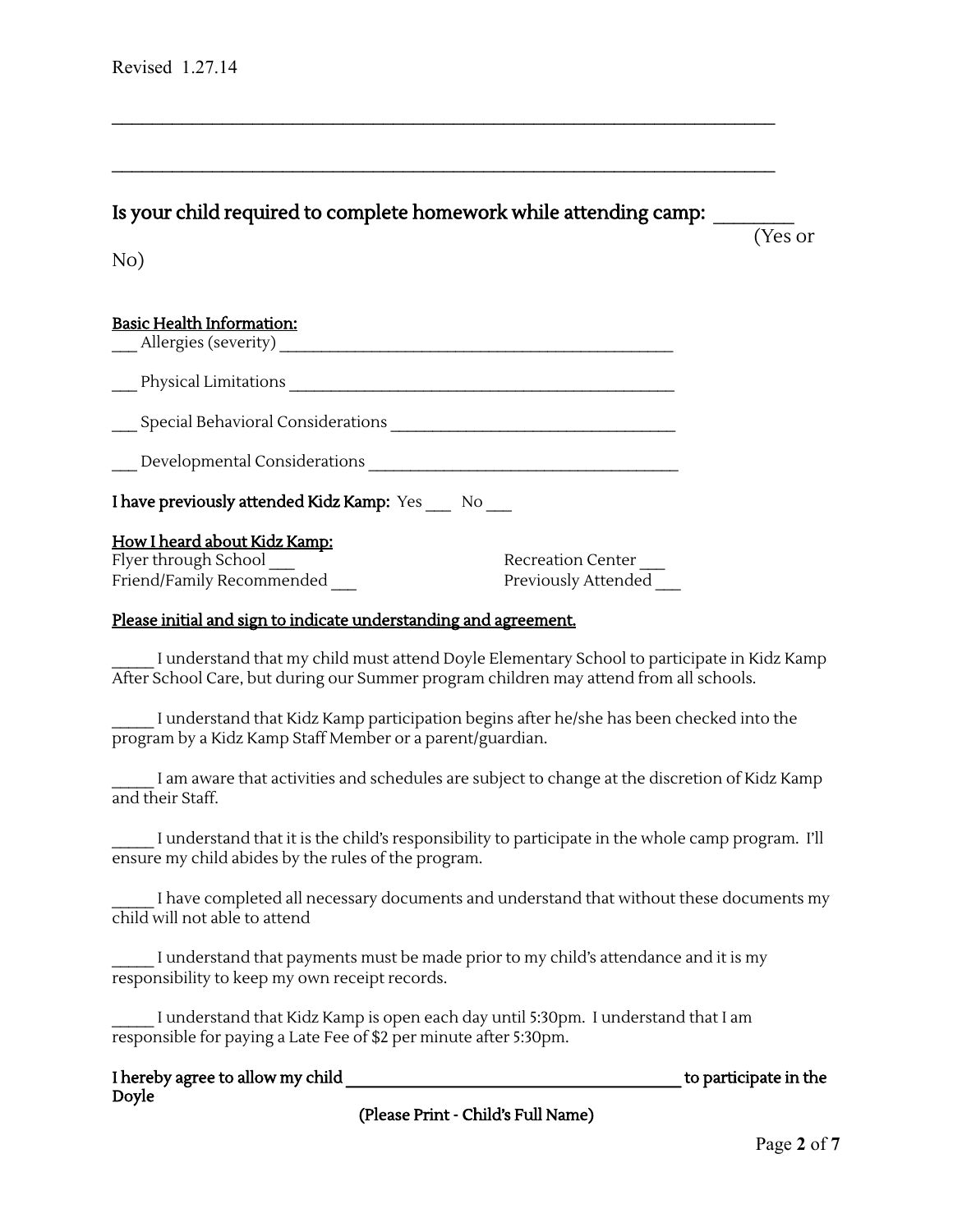Revised 1.27.14

Park Recreation Center KIDZ KAMP™. I hereby release the City of San Diego, the San Diego Park and Recreation Department, the Recreation Leaders, Park Staff, volunteers and contractual staff and all other individuals concerned from all personal or public liability resulting from participation in DP KIDZ KAMP LLC to be conducted from June 2022 to September 2022.

| Parent's Name: |                |
|----------------|----------------|
|                | (Please Print) |

Parent's Signature:  $\qquad \qquad$  Date:

Reviewed By: (Staff Initial)

### Doyle Park Recreation Center Kidz Kamp ™ Summer 2022

City of San Diego Park & Recreation Department Doyle Park Recreation Center

# Camp Rules

Please discuss the following camp rules with your child. For the safety and enjoyment of all, campers are expected to behave appropriately and responsibly. For those who continue to disregard the camp rules, parents will be contacted and asked to pick up their child. No refunds or credits will be granted.

- Kidz Kamp will not be responsible for lost or broken property; All items (ex. toys, video games, trading cards, etc.) are brought at your own risk
- Use appropriate words and actions
- Keep hands and feet to yourself
- Kidz Kamp participants will not be able to attend if rules are not followed
- No touching, fighting or hitting others
- If you have a problem, discuss it with a Counselor, or Camp Director
- Follow the directions of Camp Counselors
- Stay with your group leader at ALL times
- Kidz Kamp is not responsible if your child wanders away from designated group areas without permission
- Help with clean up
- Have a fun camp experience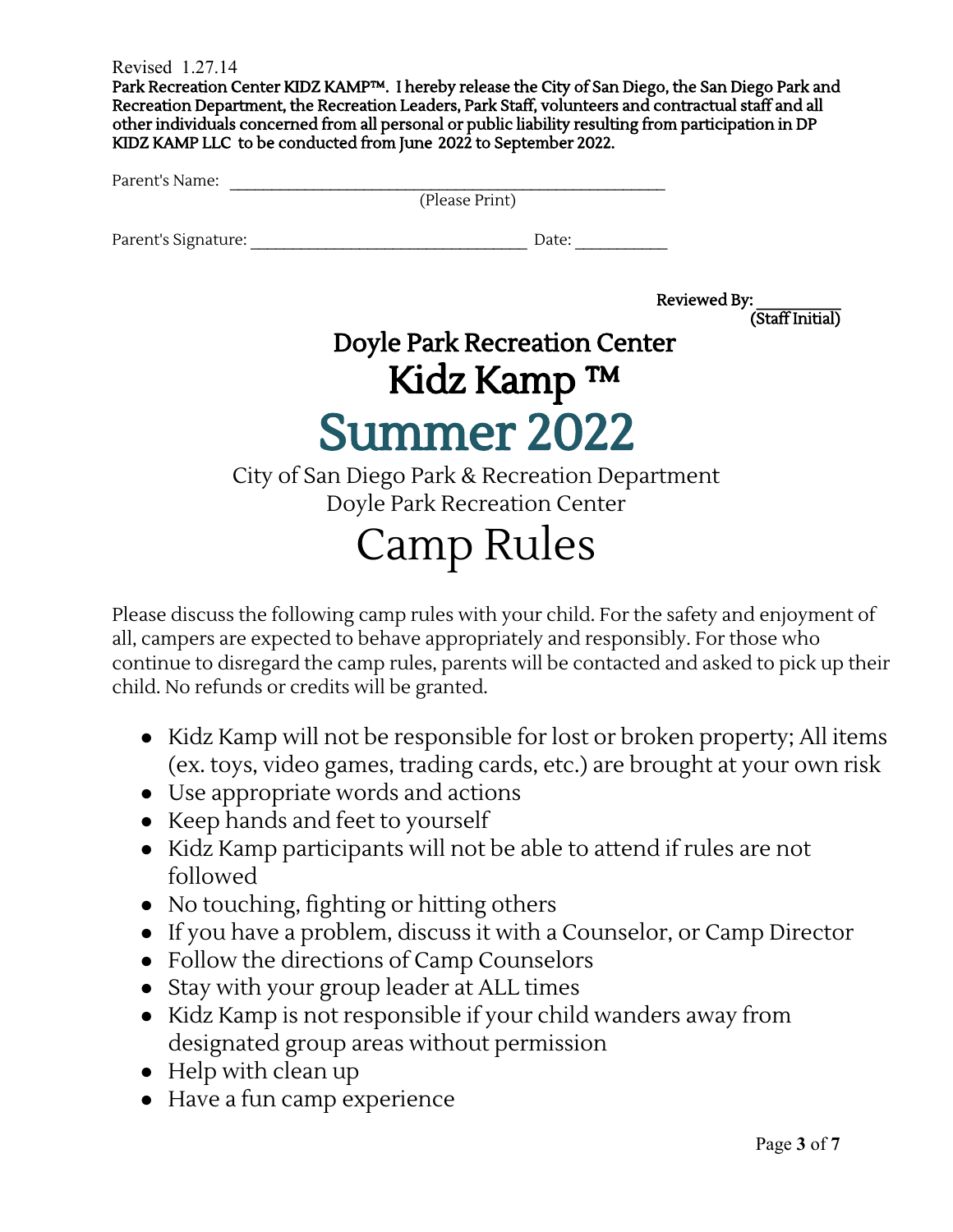My child has my permission to attend Kidz Kamp, and I understand that extensive measures will be taken to safeguard the health and safety of campers while under Kidz Kamp supervision, during the specified hours. I certify that my child is in good health and can participate in all day camp activities. I understand that he/she will be expected to remain at camp for the hours stated unless he/she presents a written permission to the camp director, requesting that he/she be excused at a specific time.

#### I UNDERSTAND AND HAVE DISCUSSED CAMP RULES WITH MY CHILD.

| Signature of Parent or Guardian                   | Date                                           |
|---------------------------------------------------|------------------------------------------------|
| Name of Child                                     |                                                |
|                                                   | Reviewed By: (Staff Initial)                   |
|                                                   | <b>Doyle Park Recreation Center</b>            |
|                                                   | Kidz Kamp ™                                    |
|                                                   | <b>Summer 2022</b>                             |
|                                                   | City of San Diego Park & Recreation Department |
|                                                   | Doyle Park Recreation Center                   |
|                                                   | Medical Information                            |
| <u>To be filled in by parent or guardian ONLY</u> |                                                |
|                                                   |                                                |
| (Last)                                            | (First)                                        |
|                                                   | Date of Birth: Grade: Sex: Male Female         |
| <b>Home Address:</b>                              |                                                |
| City:                                             | State: Zip Code:                               |
| <b>MEDICAL INFORMATION:</b>                       |                                                |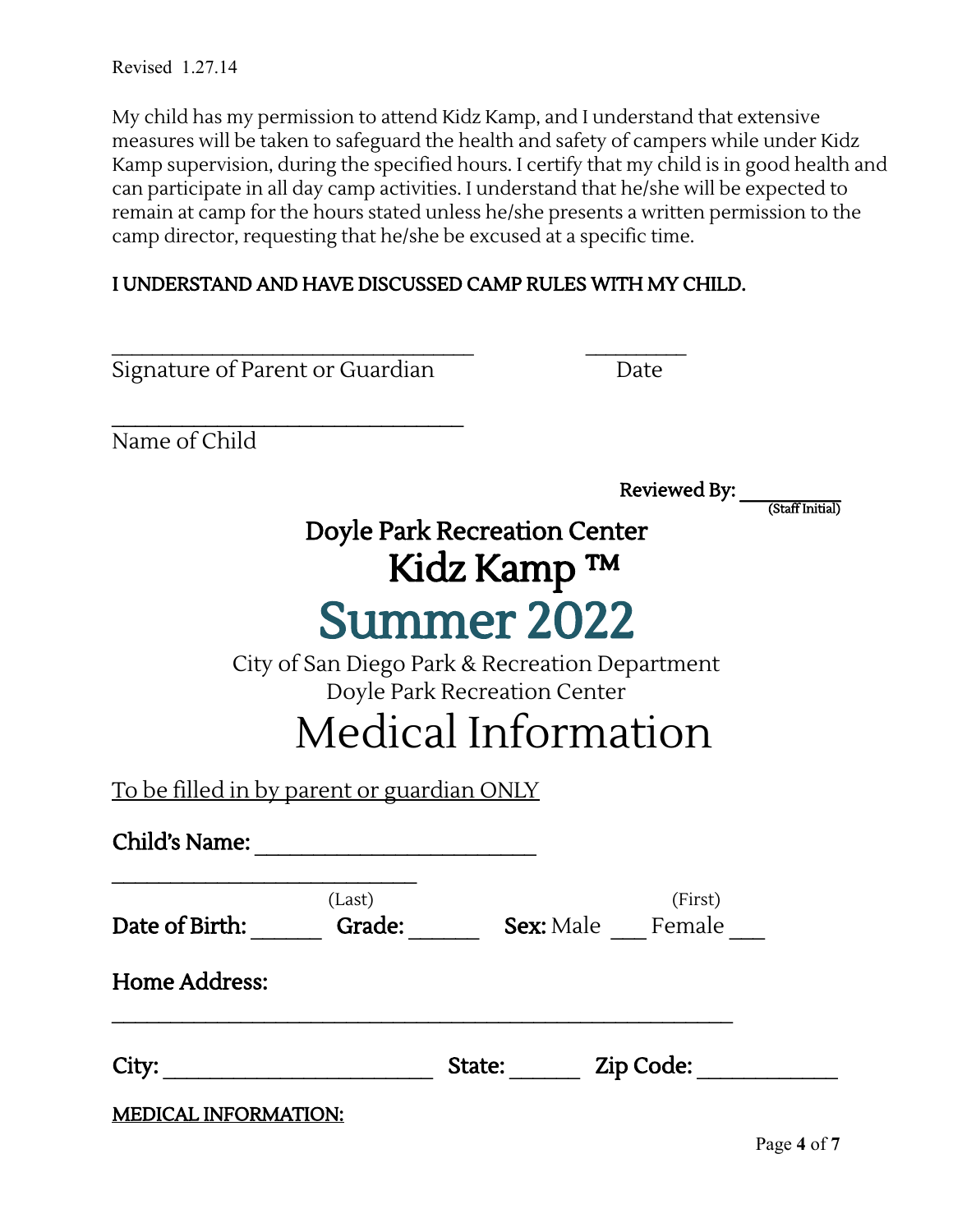$\mathcal{L}=\mathcal{L}$ 

| <b>Immunization up-to-date?</b> YES<br>NO <sub>1</sub><br>Please list allergies to any of the following:<br>Foods :<br>Drugs :<br>Others:<br>Is your child currently on any behavior plan at home/school?<br>Does your child have any type of disability? Yes_____<br>$No$ <sub>___</sub><br>If yes, please describe the disability<br><b>Does your child take any medication while attending camp?</b> Yes<br>No.<br>Complete the following if it is necessary to administer medication during camp hours.<br><u>Physician's Orders</u><br>Medication<br>Schedule at Camp<br>Dosage | Revised $1.27.14$             |  |
|--------------------------------------------------------------------------------------------------------------------------------------------------------------------------------------------------------------------------------------------------------------------------------------------------------------------------------------------------------------------------------------------------------------------------------------------------------------------------------------------------------------------------------------------------------------------------------------|-------------------------------|--|
|                                                                                                                                                                                                                                                                                                                                                                                                                                                                                                                                                                                      |                               |  |
|                                                                                                                                                                                                                                                                                                                                                                                                                                                                                                                                                                                      | If no, please explain:        |  |
|                                                                                                                                                                                                                                                                                                                                                                                                                                                                                                                                                                                      |                               |  |
|                                                                                                                                                                                                                                                                                                                                                                                                                                                                                                                                                                                      |                               |  |
|                                                                                                                                                                                                                                                                                                                                                                                                                                                                                                                                                                                      |                               |  |
|                                                                                                                                                                                                                                                                                                                                                                                                                                                                                                                                                                                      |                               |  |
|                                                                                                                                                                                                                                                                                                                                                                                                                                                                                                                                                                                      | <b>Activity restrictions:</b> |  |
|                                                                                                                                                                                                                                                                                                                                                                                                                                                                                                                                                                                      | Please describe.              |  |
|                                                                                                                                                                                                                                                                                                                                                                                                                                                                                                                                                                                      |                               |  |
|                                                                                                                                                                                                                                                                                                                                                                                                                                                                                                                                                                                      |                               |  |
|                                                                                                                                                                                                                                                                                                                                                                                                                                                                                                                                                                                      |                               |  |
|                                                                                                                                                                                                                                                                                                                                                                                                                                                                                                                                                                                      | 1.                            |  |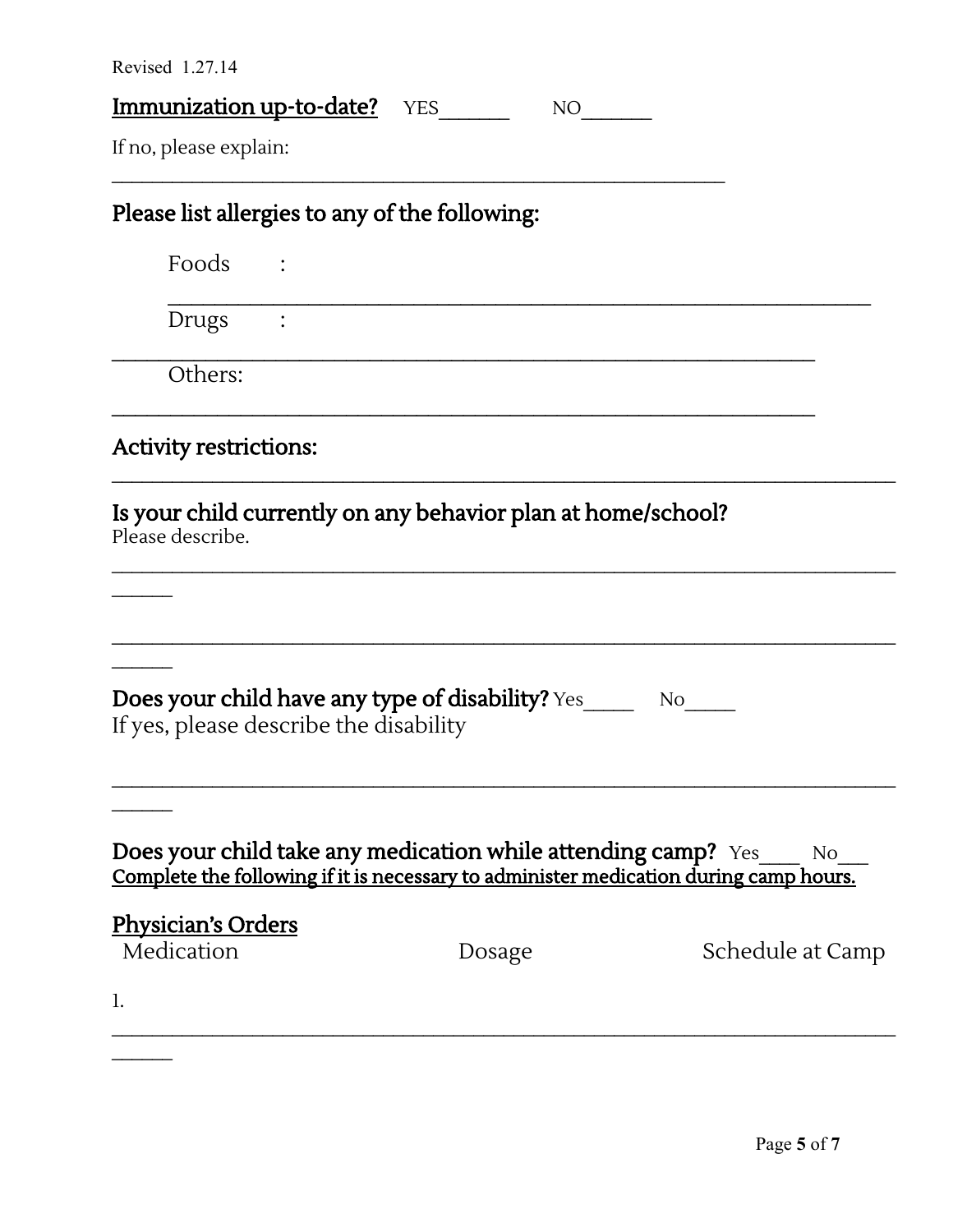$\mathcal{L}=\mathcal{L}$ 

 $\mathcal{L}_\text{max}$ 

 $\mathcal{L}_\text{max}$ 

| ⌒<br>. ر |  |  |  |
|----------|--|--|--|
|          |  |  |  |

 $\mathcal{L}_\mathcal{L} = \mathcal{L}_\mathcal{L} = \mathcal{L}_\mathcal{L} = \mathcal{L}_\mathcal{L} = \mathcal{L}_\mathcal{L} = \mathcal{L}_\mathcal{L} = \mathcal{L}_\mathcal{L} = \mathcal{L}_\mathcal{L} = \mathcal{L}_\mathcal{L} = \mathcal{L}_\mathcal{L} = \mathcal{L}_\mathcal{L} = \mathcal{L}_\mathcal{L} = \mathcal{L}_\mathcal{L} = \mathcal{L}_\mathcal{L} = \mathcal{L}_\mathcal{L} = \mathcal{L}_\mathcal{L} = \mathcal{L}_\mathcal{L}$ 

- Medication will be given by Camp Staff. Please provide exact dosages in correct prescription container with instructions clearly stated on container.
- It is Parent/Guardian's responsibility to inform Kidz Kamp Staff of medication.

 $\mathcal{L}_\mathcal{L} = \{ \mathcal{L}_\mathcal{L} = \{ \mathcal{L}_\mathcal{L} = \{ \mathcal{L}_\mathcal{L} = \{ \mathcal{L}_\mathcal{L} = \{ \mathcal{L}_\mathcal{L} = \{ \mathcal{L}_\mathcal{L} = \{ \mathcal{L}_\mathcal{L} = \{ \mathcal{L}_\mathcal{L} = \{ \mathcal{L}_\mathcal{L} = \{ \mathcal{L}_\mathcal{L} = \{ \mathcal{L}_\mathcal{L} = \{ \mathcal{L}_\mathcal{L} = \{ \mathcal{L}_\mathcal{L} = \{ \mathcal{L}_\mathcal{$ 

 $\mathcal{L}_\mathcal{L} = \{ \mathcal{L}_\mathcal{L} = \{ \mathcal{L}_\mathcal{L} = \{ \mathcal{L}_\mathcal{L} = \{ \mathcal{L}_\mathcal{L} = \{ \mathcal{L}_\mathcal{L} = \{ \mathcal{L}_\mathcal{L} = \{ \mathcal{L}_\mathcal{L} = \{ \mathcal{L}_\mathcal{L} = \{ \mathcal{L}_\mathcal{L} = \{ \mathcal{L}_\mathcal{L} = \{ \mathcal{L}_\mathcal{L} = \{ \mathcal{L}_\mathcal{L} = \{ \mathcal{L}_\mathcal{L} = \{ \mathcal{L}_\mathcal{$ 

### Any additional information:

The City of San Diego, the Doyle Park Recreation Council, the DP Kidz Kamp LLC and the subcontractor provider agency does not maintain health insurance for injuries to the participant that may arise out of the involvement in this program.

By virtue of participation, I, or my child may risk bodily injury and or other loss including damage to property. I knowingly and freely assume all such risk for myself and my child.

I release and hold harmless and will not hold legally responsible the City of San Diego, DP Kidz Kamp LLC, its officers, agents, contractors, subcontractors, or employees with respect to any and all such injury and or loss except that injury or loss which results from negligence or willful misconduct of one of the individuals or organizations.

I agree to inform my child that he/she must follow all safety rules, as well as any others given during Kidz Kamp program activities.

(Please Print)

Parent's Signature: \_\_\_\_\_\_\_\_\_\_\_\_\_\_\_\_\_\_\_\_\_\_\_\_\_\_\_\_\_\_\_\_ Date: